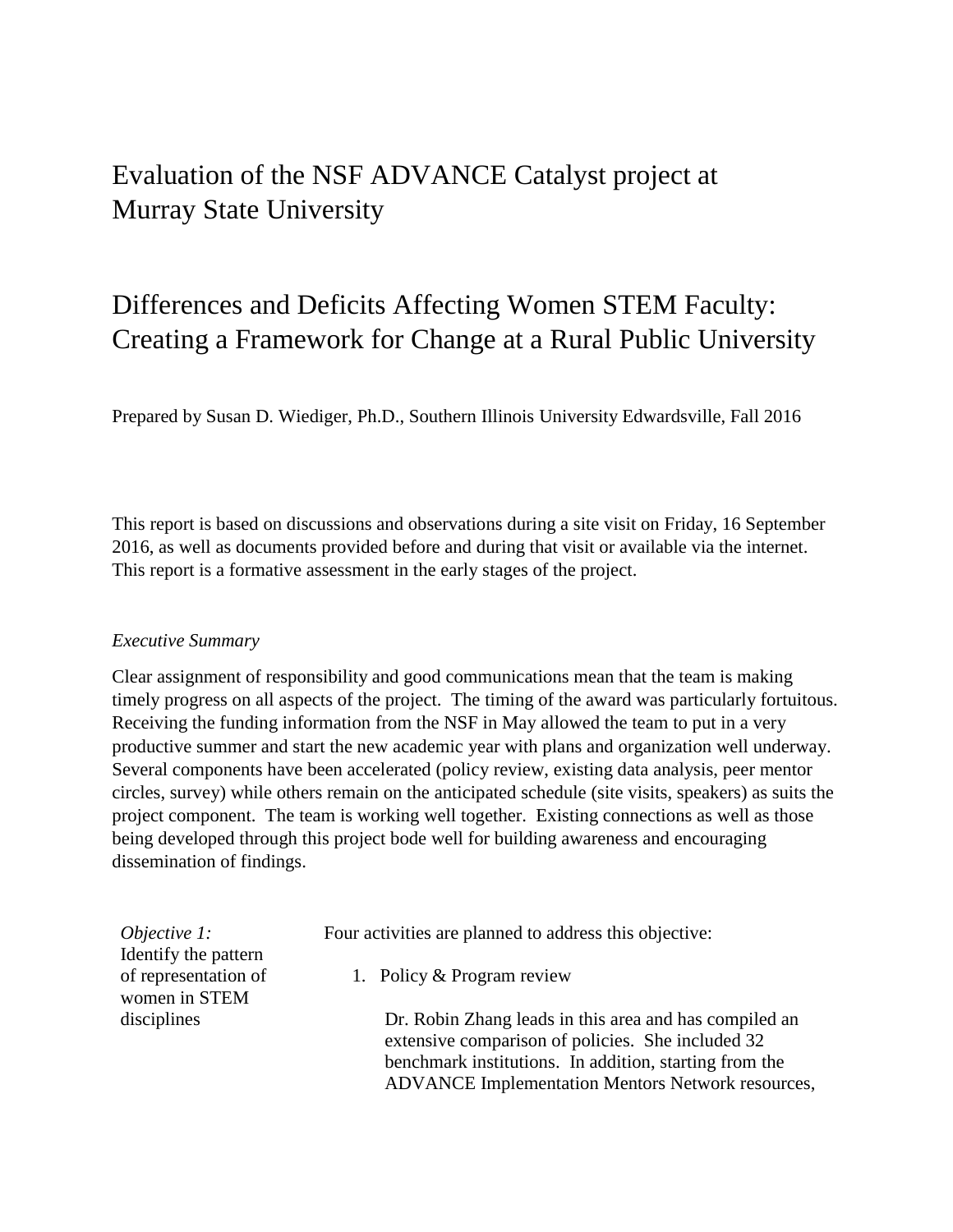more detailed information about programs of support at 18 ADVANCE institutions has been compiled. This review also contributes to Objective 2, although such a purpose was not explicitly included in that objective. There is a great deal of fuel for reflection in the information gathered. As a new department chair and as a member of the President's Commission on Diversity and Inclusion, Dr. Zhang is well positioned to bring forward for discussion information obtained from this review.

2. Analysis of Existing Data

The Murray State Office of Institutional Research and Office of Institutional Diversity, Equity, and Access are showing excellent cooperation and have already provided an initial set of data to Dr. Maeve McCarthy, who is the lead for this part of the project. The structure of MSU means that some departments fall into more than one analysis category – for example a primary difference between the STEM category and the JCSET category of departments is the addition of Agriculture and Psychology departments to the STEM group. The team is already reflecting on the data obtained so far, which focuses on percentages within the various groups. Future data sets are planned that will provide a finer grain of detail about hiring pools.

There may be challenges associated with figuring out how to get the information that could answer the questions sparked by the initial data and other grant initiatives (e.g., tracking individuals to determine retention in the tenure track).

3. Focus Group Interviews and Individual Interviews

Institutional Research Board (IRB) paperwork for the interview portion of the project has been completed. The team has moved away from focus groups due to concerns about whether focus groups would remove too many people from the pool of possible interviewees. This seems reasonable given the available population and the intent to use stratified random sampling. Dr. Echo Wu, who will conduct the interviews, and Dr. Paula Waddill, who will aid in analysis of the data, have strong backgrounds and expertise in this area. Dr. Wu, in particular, is outside the departments classified as STEM and this may provide a level of comfort to potential interviewees with regard to speaking freely.

The current question list is still being refined, but includes a significant section that probes the rural aspects that are a focus of the project. There are also multiple questions that should provide insight into the difference and deficit factors that the team is using as a framework, without being leading questions. For example, questions about strengths and weaknesses, fairness, family pressures, and sources of support.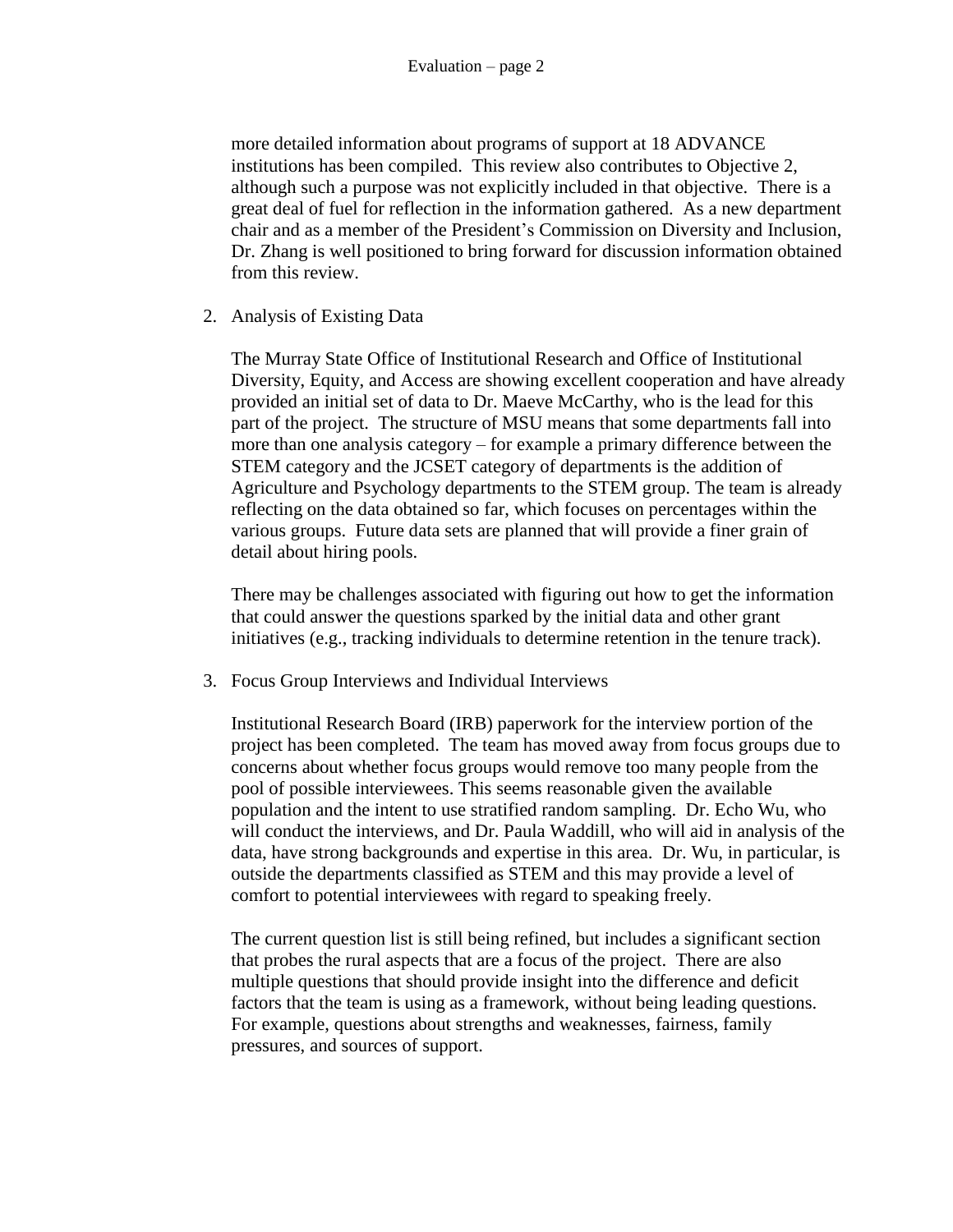4. Survey

The IRB approval for the survey and discussions with the Cornell Survey Research Institute are well underway. Dr. Paula Waddill, who leads the survey work, has reviewed surveys used at other ADVANCE institutions. Using primarily questions that have also been used elsewhere strengthens the ability to compare the data obtained at MSU to other ADVANCE institutions. This should aid in identifying commonalities and differences as well as contribute to the generalizability of ADVANCE projects. Extensive use of conditional questions is being used to allow probing questions as appropriate to individual faculty responses.

The current question categories include tenure-clock issues, tenure process, professional experiences, climate (wide range, including students, colleagues, etc.), workload (including creativity/scholarship/research and service), family/personal life, retention, mentoring, and demographics (including leadership roles at MSU). Difference and deficit factors seem to be well probed by the question selections.

Three activities are planned to address this objective.

1. Site Visits

Dr. McCarthy is responsible for planning these visits. Logically, this aspect of the proposal was not accelerated by the earlier-than anticipated funding, since site visits are likely to be more productive during the traditional academic year. Communications regarding scheduling and planning are ongoing and are taking into consideration when the visits will be most productive.

2. Workshops

Workshops are always an interesting component of ADVANCE Catalyst grants, since the focus of these grants is more on preparation for possible transformation, rather than transformation itself. That said, the team has plans for visitors that will provide good insights for possible MSU initiatives and productive conversations with the MSU research team and broader community.

*Objective 2*: Learn about the various policies and programs for institutional transformation that have been successfully implemented at other similar universities, and educate MSU stakeholders about issues that contribute to underrepresentation of women faculty in STEM.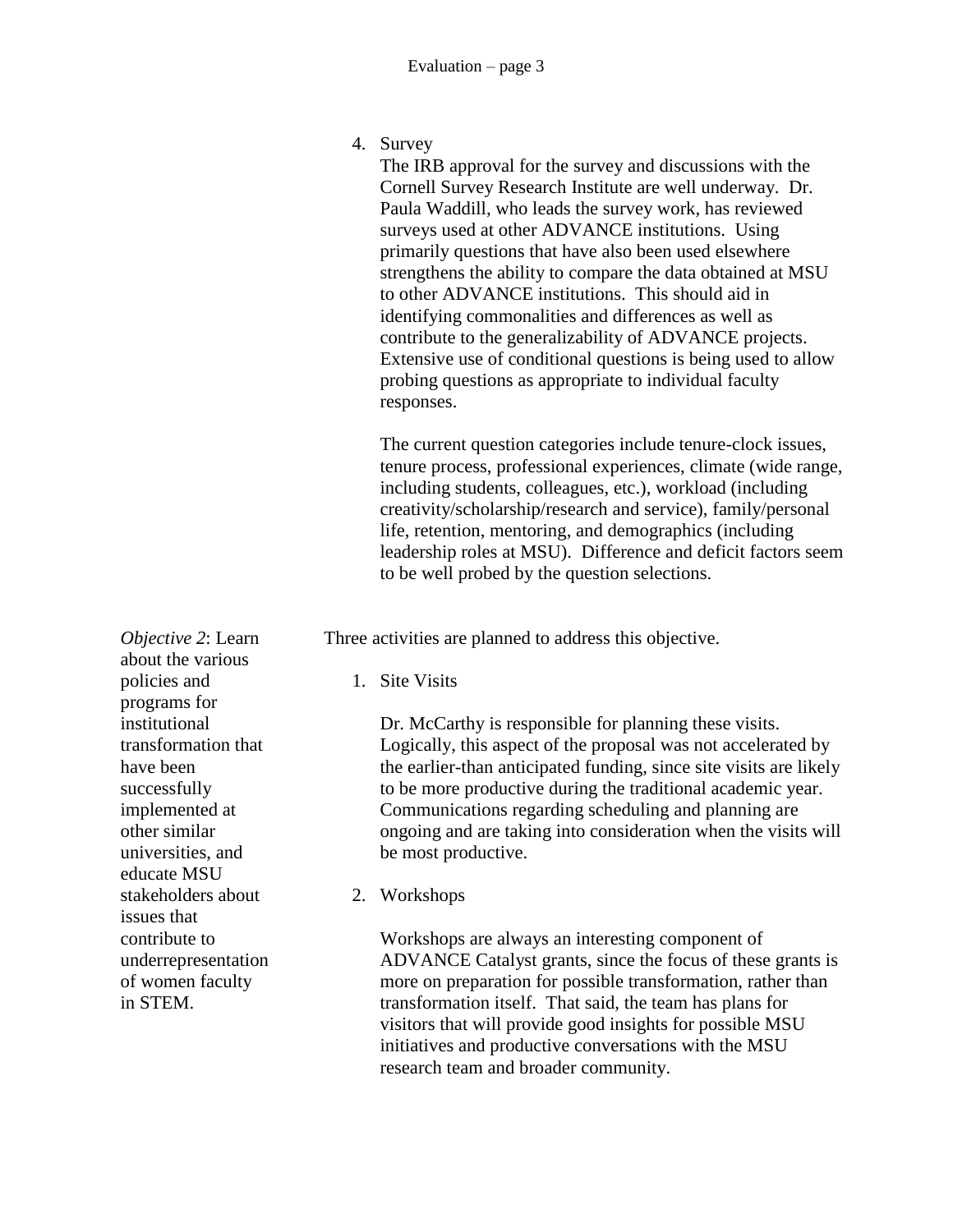Dr. McCarthy is currently in discussions with the first planned speaker, (Dr. Joan Herbers of Ohio State University) and the team about the most useful structure for her visit. There is good attention to the calendar to distribute the workshops to provide an ongoing awareness of the project topic.

3. Meetings at MSU

Each member of the research team has roles on campus that contribute to the dissemination of project findings. This will work synergistically with the planned meetings with outside speakers. The active participation on the team of Dr. Steve Cobb has been important to helping to keep the ADVANCE project in the awareness of higher administration.

Two activities contribute to this objective:

1. Peer Mentoring Circles

This aspect of the project also benefited significantly from the early funding decision. Over the summer mentors were identified. Multiple training sessions were led by Dr. Christine Grant from North Carolina State University via Google Hangouts. Materials were prepared to advertise the mentoring circles. This positioned the team to be ready to implement the circles as the academic year began. There has already been a reception to initiate the program. The mentors are positive about the training and are thinking about how to address issues that may arise in the circles, such as confidentiality, power concerns, etc. Response has been strong enough that three circles will be formed and start to meet this fall. Planned topics include relationship building and work-life choices.

2. Assessment of the Impact of the Circles

Assessment of the circles is planned for later in the year after the circles are established and seems on track for implementation.

*Objective 3*: Improve campus climate by establishing a sustainable mentoring program for women STEM faculty